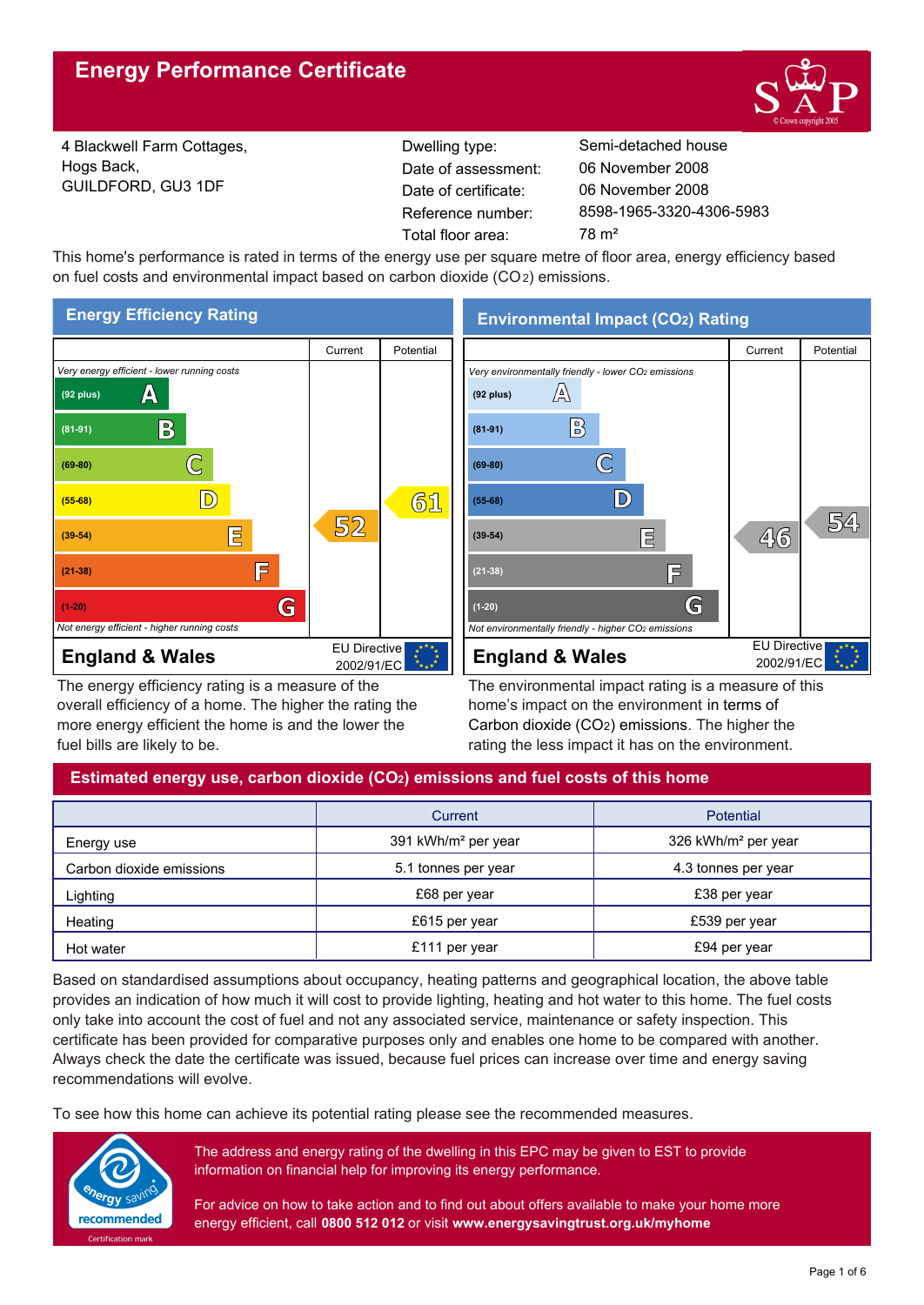## **About this document**

The Energy Performance Certificate for this dwelling was produced following an energy assessment undertaken by a qualified assessor, accredited by Elmhurst Energy Systems, to a scheme authorised by the Government. This certificate was produced using the RdSAP 2005 assessment methodology and has been produced under the Energy Performance of Buildings (Certificates and Inspections) (England and Wales) Regulations 2007 as amended. A copy of the certificate has been lodged on a national register.

| Assessor's accreditation number: | EES/002004                                     |
|----------------------------------|------------------------------------------------|
| Assessor's name:                 | Gary John Ryan                                 |
| Company name/trading name:       | <b>Energy Assess UK Limited</b>                |
| Address:                         | 5 Bryanstone Close, Guildford, Surrey, GU2 9UJ |
| Phone number:                    | 07894 801 963                                  |
| Fax number:                      | 01483 829557                                   |
| E-mail address:                  | gary@energyassessuk.com                        |
| Related party disclosure:        |                                                |

## **If you have a complaint or wish to confirm that the certificate is genuine**

Details of the assessor and the relevant accreditation scheme are as above. You can get contact details of the accreditation scheme from their website at www.elmhurstenergy.co.uk together with details of their procedures for confirming authenticity of a certificate and for making a complaint.

## **About the building's performance ratings**

The ratings on the certificate provide a measure of the building's overall energy efficiency and its environmental impact, calculated in accordance with a national methodology that takes into account factors such as insulation, heating and hot water systems, ventilation and fuels used. The average Energy Efficiency Rating for a dwelling in England and Wales is band E (rating 46).

Not all buildings are used in the same way, so energy ratings use 'standard occupancy' assumptions which may be different from the specific way you use your home. Different methods of calculation are used for homes and for other buildings. Details can be found at www.communities.gov.uk/epbd.

Buildings that are more energy efficient use less energy, save money and help protect the environment. A building with a rating of 100 would cost almost nothing to heat and light and would cause almost no carbon emissions. The potential ratings on the certificate describe how close this building could get to 100 if all the cost effective recommended improvements were implemented.

#### **About the impact of buildings on the environment**

One of the biggest contributors to global warming is carbon dioxide. The way we use energy in buildings causes emissions of carbon. The energy we use for heating, lighting and power in homes produces over a quarter of the UK's carbon dioxide emissions and other buildings produce a further one-sixth.

The average household causes about 6 tonnes of carbon dioxide every year. Adopting the recommendations in this report can reduce emissions and protect the environment. You could reduce emissions even more by switching to renewable energy sources. In addition there are many simple everyday measures that will save money, improve comfort and reduce the impact on the environment. Some examples are given at the end of this report.

#### **Visit the Government's website at www.communities.gov.uk/epbd to:**

- Find how to confirm the authenticity of an energy performance certificate
- Find how to make a complaint about a certificate or the assessor who produced it •
- Learn more about the national register where this certificate has been lodged •
- Learn more about energy efficiency and reducing energy consumption •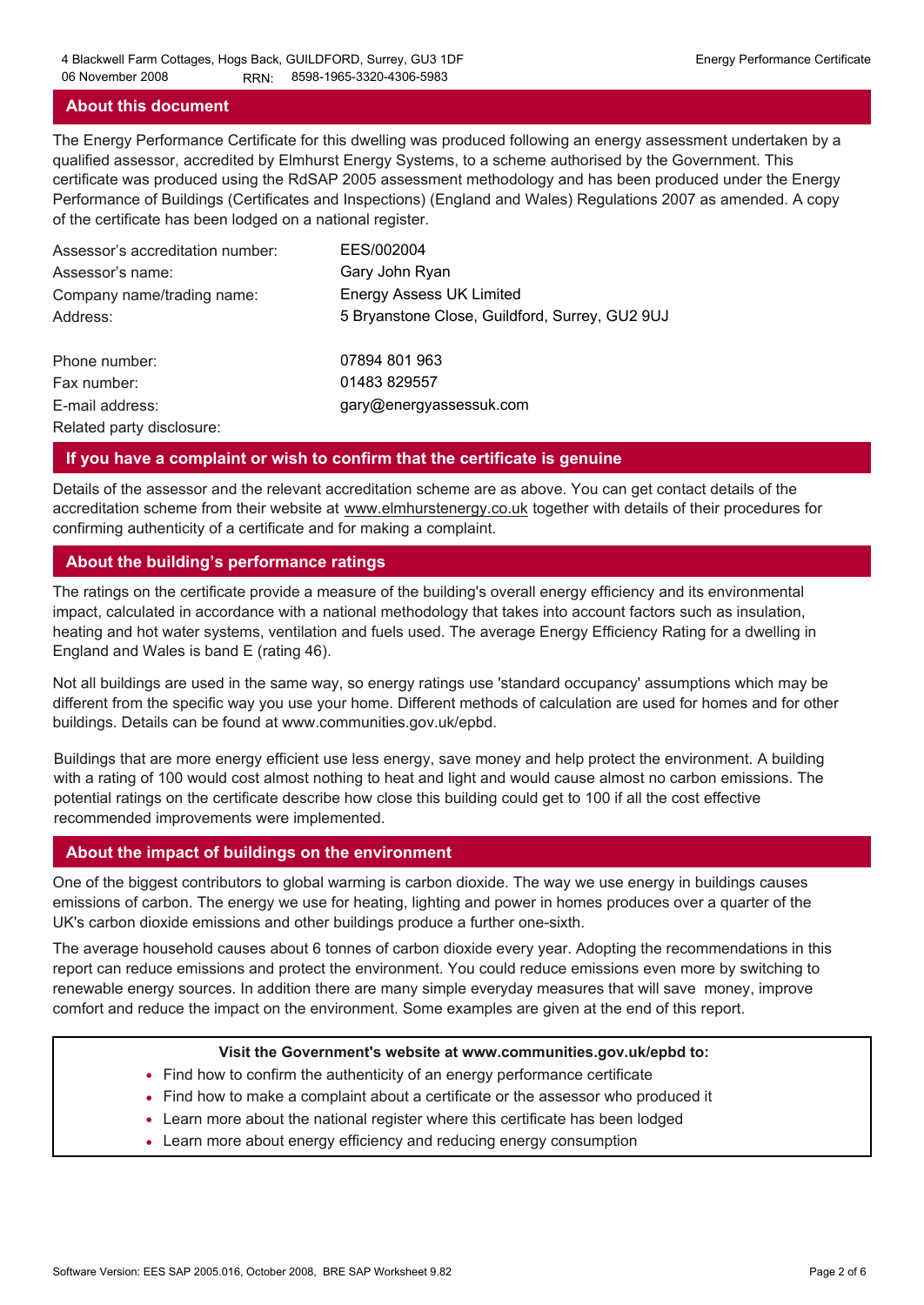# Recommended measures to improve this home's energy performance

4 Blackwell Farm Cottages, Hogs Back, GUILDFORD, GU3 1DF

Date of certificate:

Reference number: 8598-1965-3320-4306-5983 06 November 2008

## **Summary of this home's energy performance related features**

The following is an assessment of the key individual elements that have an impact on this home's performance rating. Each element is assessed against the following scale: Very poor / Poor / Average / Good / Very good.

| Elements                                  | Description                                    | Current performance      |               |
|-------------------------------------------|------------------------------------------------|--------------------------|---------------|
|                                           |                                                | <b>Energy Efficiency</b> | Environmental |
| Walls                                     | Solid brick, as built, no insulation (assumed) | Very poor                | Very poor     |
| Roof                                      | Pitched, 200 mm loft insulation                | Good                     | Good          |
| Floor                                     | Suspended, no insulation (assumed)             |                          |               |
| Windows                                   | Partial double glazing                         | Poor                     | Poor          |
| Main heating                              | Boiler and radiators, mains gas                | Good                     | Good          |
| Main heating controls                     | Programmer, room thermostat and TRVs           | Average                  | Average       |
| Secondary heating                         | None                                           |                          |               |
| Hot water                                 | From main system                               | Good                     | Good          |
| Lighting                                  | Low energy lighting in 20% of fixed outlets    | Poor                     | Poor          |
| Current energy efficiency rating          |                                                | E <sub>52</sub>          |               |
| Current environmental impact (CO2) rating |                                                |                          | $E$ 46        |

**Low and zero carbon energy sources**

None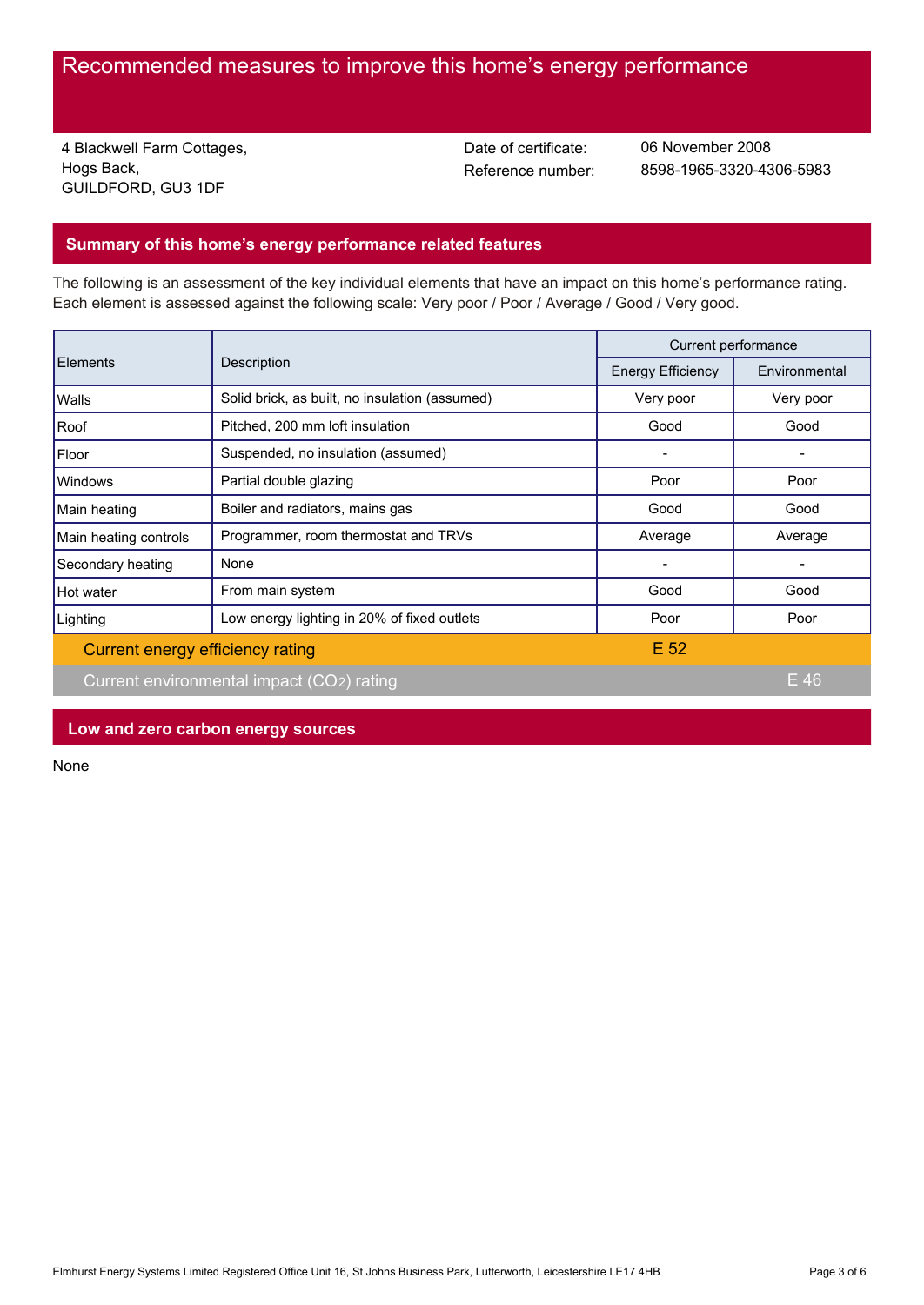## **Recommendations**

The measures below are cost effective. The performance ratings after improvement listed below are cumulative, that is they assume the improvements have been installed in the order that they appear in the table.

|                                                 | <b>Typical savings</b> | Performance ratings after improvement |                      |  |  |  |  |
|-------------------------------------------------|------------------------|---------------------------------------|----------------------|--|--|--|--|
| Lower cost measures (up to £500)                | per year               | Energy efficiency                     | Environmental impact |  |  |  |  |
| Low energy lighting for all fixed outlets<br>1. | £24                    | E 54                                  | E 47                 |  |  |  |  |
| Sub-total                                       | £24                    |                                       |                      |  |  |  |  |
| Higher cost measures (over £500)                |                        |                                       |                      |  |  |  |  |
| 2 Replace boiler with Band A condensing boiler  | £100                   | D 61                                  | E 54                 |  |  |  |  |
| <b>Total</b>                                    | £124                   |                                       |                      |  |  |  |  |
| Potential energy efficiency rating              |                        | D 61                                  |                      |  |  |  |  |
| Potential environmental impact (CO2) rating     |                        |                                       | E 54                 |  |  |  |  |

## **Further measures to achieve even higher standards**

The further measures listed below should be considered in addition to those already specified if aiming for the highest possible standards for this home. However you should check the conditions in any covenants, planning conditions, warranties or sale contracts.

| 3 Solar water heating                            | £19  | D <sub>62</sub> | D 55            |
|--------------------------------------------------|------|-----------------|-----------------|
| 4 50 mm internal or external wall insulation     | £161 | C 73            | C <sub>69</sub> |
| 5 Solar photovoltaic panels, 2.5 kWp             | £157 | <b>B</b> 84     | C 79            |
| Wind turbine<br>6                                | £47  | <b>B</b> 88     | B 82            |
| <b>B</b> 88<br>Enhanced energy efficiency rating |      |                 |                 |
| Enhanced environmental impact (CO2) rating       |      |                 | <b>B</b> 82     |

Improvements to the energy efficiency and environmental impact ratings will usually be in step with each other. However, they can sometimes diverge because reduced energy costs are not always accompanied by a reduction in carbon dioxide (CO2) emissions.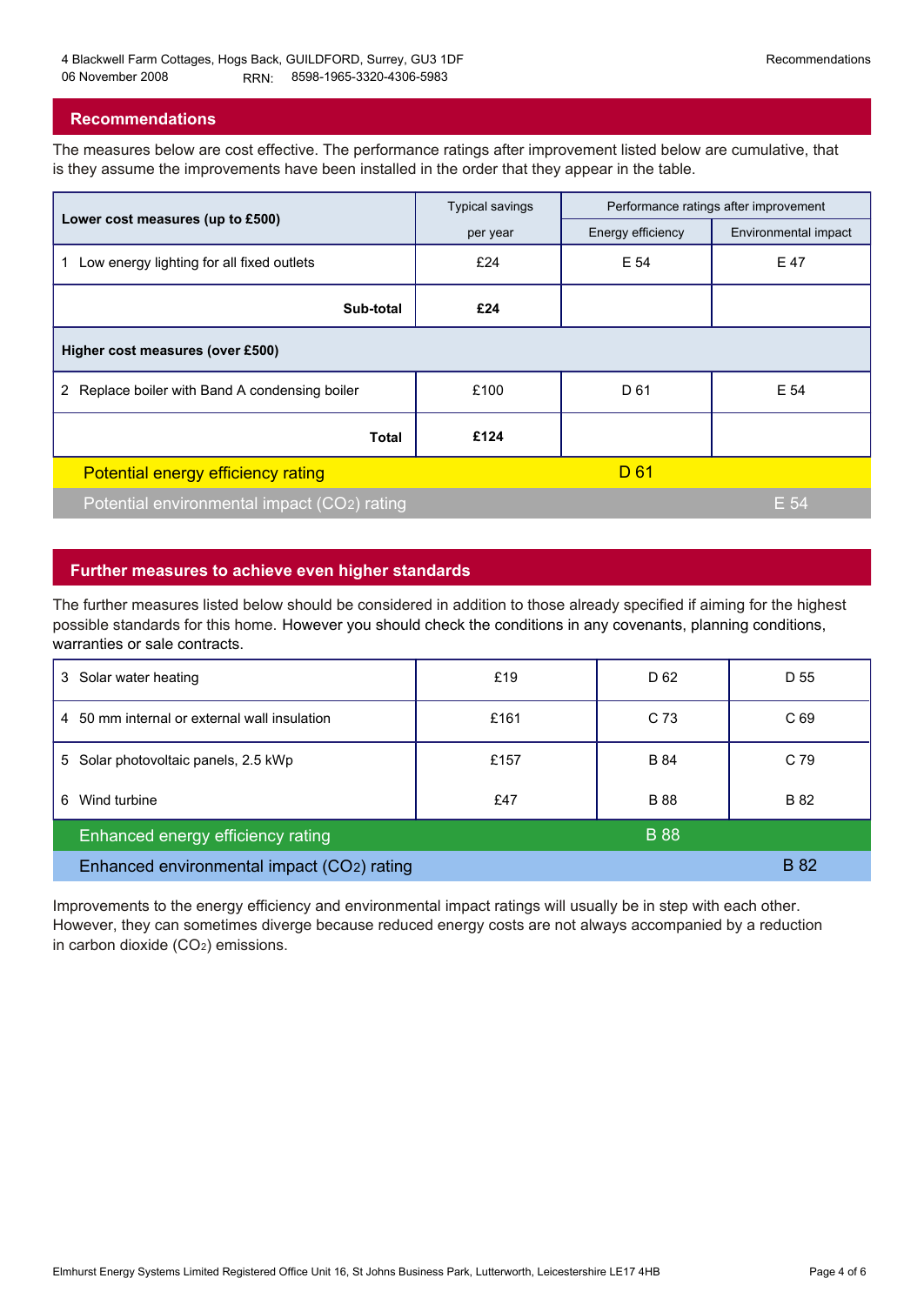## **About the cost effective measures to improve this home's energy ratings**

If you are a tenant, before undertaking any work you should check the terms of your lease and obtain approval from your landlord if the lease either requires it, or makes no express provision for such work.

#### **Lower cost measures (typically up to £500 each)**

These measures are relatively inexpensive to install and are worth tackling first. Some of them may be installed as DIY projects. DIY is not always straightforward, and sometimes there are health and safety risks, so take advice before carrying out DIY improvements.

#### **1 Low energy lighting**

Replacement of traditional light bulbs with energy saving recommended ones will reduce lighting costs over the lifetime of the bulb, and they last up to 12 times longer than ordinary light bulbs. Also consider selecting low energy light fittings when redecorating; contact the Lighting Association for your nearest stockist of Domestic Energy Efficient Lighting Scheme fittings.

#### **Higher cost measures (typically over £500 each)**

#### **2 Band A condensing boiler**

A condensing boiler is capable of much higher efficiencies than other types of boiler, meaning it will burn less fuel to heat this property. This improvement is most appropriate when the existing central heating boiler needs repair or replacement, but there may be exceptional circumstances making this impractical. Condensing boilers need a drain for the condensate which limits their location; remember this when considering remodelling the room containing the existing boiler even if the latter is to be retained for the time being (for example a kitchen makeover). Building Regulations apply to this work, so your local authority building control department should be informed, unless the installer is registered with a competent persons schemeą, and can therefore self-certify the work for Building Regulation compliance. Ask a qualified heating engineer to explain the options.

## **About the further measures to achieve even higher standards**

Further measures that could deliver even higher standards for this home. You should check the conditions in any covenants, planning conditions, warranties or sale contracts before undertaking any of these measures. If you are a tenant, before undertaking any work you should check the terms of your lease and obtain approval from your landlord if the lease either requires it, or makes no express provision for such work.

#### **3 Solar water heating**

A solar water heating panel, usually fixed to the roof, uses the sun to pre-heat the hot water supply. This will significantly reduce the demand on the heating system to provide hot water and hence save fuel and money. The Solar Trade Association has up-to-date information on local installers and any grant that may be available.

#### **4 Internal or external wall insulation**

Solid wall insulation involves adding a layer of insulation to either the inside or the outside surface of the external walls, which reduces heat loss and lowers fuel bills. As it is more expensive than cavity wall insulation it is only recommended for walls without a cavity, or where for technical reasons a cavity cannot be filled. Internal insulation, known as dry-lining, is where a layer of insulation is fixed to the inside surface of external walls; this type of insulation is best applied when rooms require redecorating and can be installed by a competent DIY enthusiast. External solid wall insulation is the application of an insulant and a weather-protective finish to the outside of the wall. This may improve the look of the home, particularly where existing brickwork or rendering is poor, and will provide long-lasting weather protection. Further information can be obtained from the National Insulation Association (www.nationalinsulationassociation.org.uk). It should be noted that planning permission might be required.

#### **5 Solar photovoltaic (PV) panels**

A solar PV system is one which converts light directly into electricity via panels placed on the roof with no waste and no emissions. This electricity is used throughout the home in the same way as the electricity purchased from an energy supplier. The British Photovoltaic Association has up-to-date information on local installers who are qualified electricians and on any grant that may be available. Planning restrictions may apply in certain neighbourhoods and you should check this with the local authority. Building Regulations apply to this work, so your local authority building control department should be informed, unless the installer is appropriately qualified and registered as such with a competent persons schemeą, and can therefore self-certify the work for Building Regulation compliance.

#### **6 Wind turbine**